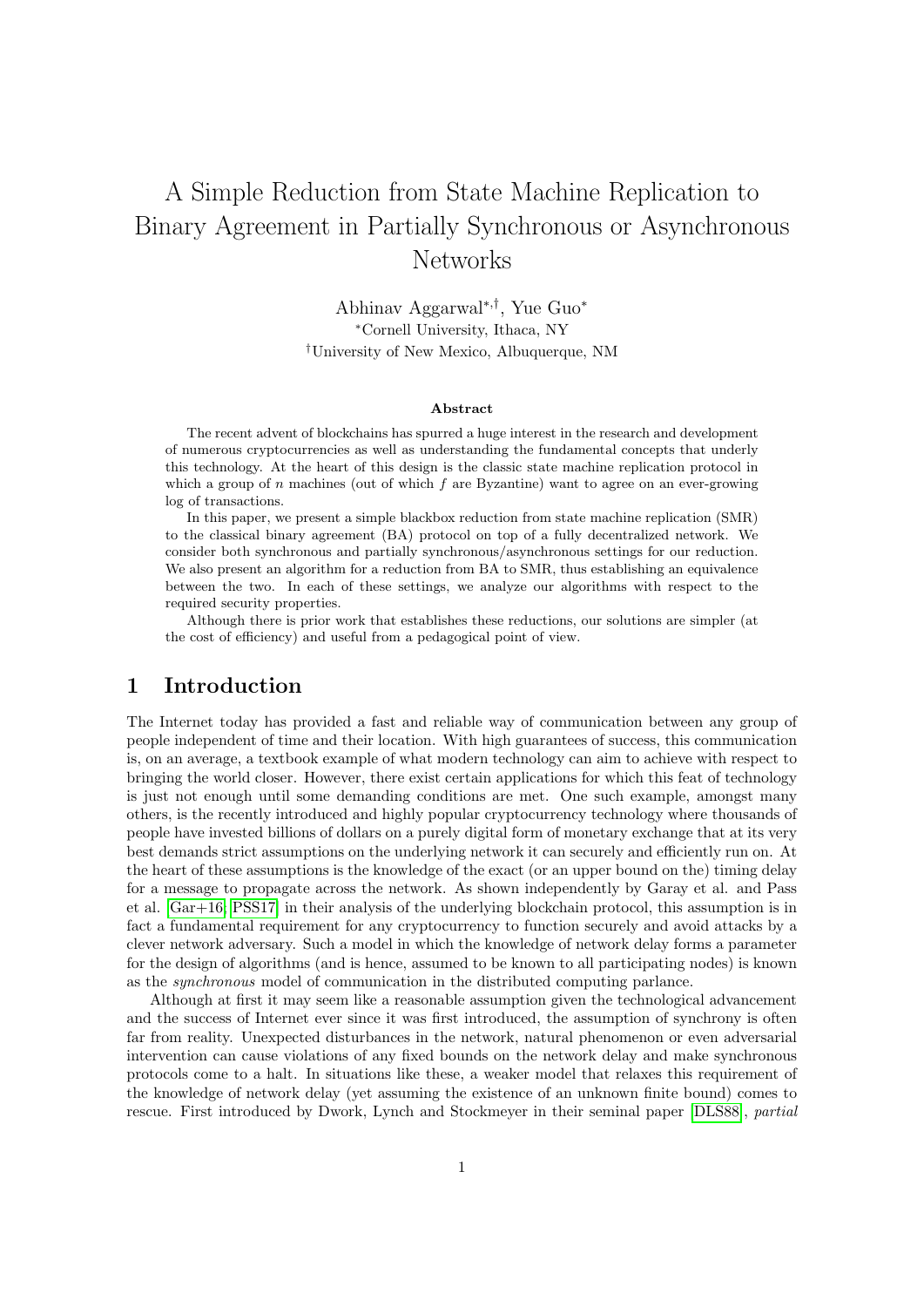synchrony has since been a popular choice of communication model that allows flexibility against assuming strict message delivery times by requiring the participating nodes to know that a finite bound on the message delay exists while being oblivious to the actual value of this bound. This lies somewhere in the spectrum between pure synchrony and asynchrony, where the latter only promises eventual message delivery without any guarantee on the delivery times of the messages sent.

In this partially synchronous world, it then becomes obvious to ask if certain fundamental problems like Byzantine agreement or State machine replication become inherently harder than their synchronous analogs. While the former forms the basis of any distributed decision making in the strongest possible fault model (Byzantine), the latter is a more practically motivated problem that achieves fault tolerance through appropriate replication of the working elements of a system that constitute its state in the given protocol execution. Ever since it was first introduced and studied in depth [\[Sch90\]](#page-11-3), state machine replication has formed the basis of many large scale protocols including the modern blockchain technology. Keeping the financial aspect of the cryptocurrency aside, the blockchain underlying the ledger maintenance is essentially a replicated state machine, which is updated by thousands of nodes in parallel in a tamper evident undirectional manner. We, thus, seek an answer to the following basic question:

Is it fundamentally harder to achieve state machine replication than byzantine agreement in the absence of network synchrony?

This question was first answered in the negative by Liskov et al. [\[CL+99\]](#page-11-4) in their celebrated paper on practical byzantine fault tolerance where they gave an algorithm to realize state machine replication under partial synchrony using Byzantine agreement as a primitive, thus establishing an equivalence in terms of computational hardness of the two problems (the reverse reduction is (comparatively) trivial). However, the protocol in the paper is highly complex to understand and unfortunately, falls victim to highly error-prone implementations as a result. Just short of two decades later, a cleaner and highly optimized reduction was provided by Miller et al. [\[Mil+16\]](#page-11-5) for asynchronous networks. We take motivation from these two breakthrough papers and all the followup research to seek a simple, cleaner reduction without any optimization primitives to study the fundamental connection between state machine replication and byzantine agreement and ask ourselves the fundamental requirements and complexities of such an equivalence. Our algorithms on one hand may seem far less efficient and resource intensive than the ones provided in [\[Mil+16\]](#page-11-5) or other papers, nevertheless, our reduction enjoys simplicity and easy adaptability with numerous scope of parameter tuning given any application at hand.

# 2 Preliminaries

#### 2.1 Model

In this report, we focus mainly on *partial synchronous communication*, which refers to a network environment with message delay bounded by an unknown upper bound  $\Delta$  in terms of number of rounds or real time. There are other versions of partially synchronous setting. As proven and first introduced in [\[CL+99\]](#page-11-4), these versions are essentially equivalent. We also assume that this bound on the message delay holds no matter how long the messages are. Commensurate with the reasoning by Pass and Shi in [\[PS17\]](#page-11-6), such as assumption is justified by assuming that the network is sufficiently connected and has sufficiently many honest nodes to ensure ∆ delivery time for the messages. Furthermore, assuming that the lengths of all the inputs provided by the environment are bounded by some function of a security parameter, the assumption of ensured bound on the delivery time by the sufficiently connected network is justified.

We assume that honest nodes can send messages to all other honest nodes. The adversary is in charge of scheduling message delivery. However, it cannot modify the contents of messages broadcast by the honest nodes, but it can reorder and delay them subject to the constraints described above (bounded message delay). The adversary is allowed to send messages to a subset of honest nodes but not all of them. All the communication channels are authenticated and the identities of every node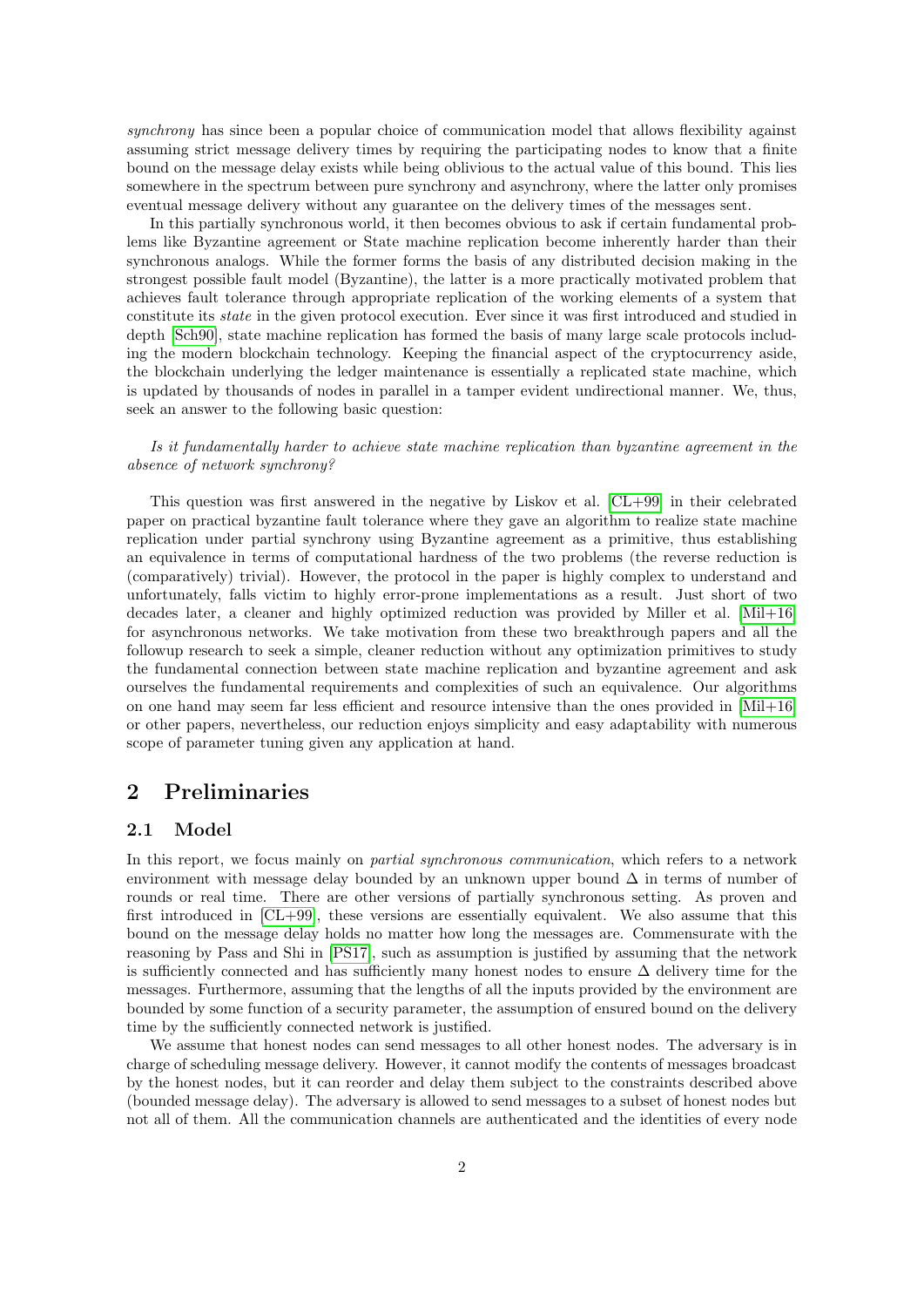is known from the beginning of the protocol to all other nodes. We assume the existence of a public key infrastructure (PKI) to allow message authentication. This is akin to the permissioned-classical setting from [\[PS17\]](#page-11-6), in which the environment is required to spawn all nodes upfront and inform all honest nodes the identities of all nodes spawned. Henceforth, without loss of generality, we assume that the spawned nodes have identities  $0, 1, \ldots, n-1$  respectively.

As the protocol is event driven rather than real time, we use the term *epoch* to denote the time unit of protocol execution. We purposely avoid the use of the term *round* here, since it usually refers to a certain fixed length of real time in the distributed computing parlance.

### 2.2 Building Blocks

In our reduction from state machine replication to binary agreement, we use reliable broadcast (RBC) and binary agreement (BA) as the building blocks for the state machine replication protocol. We define each of these primitives and give the abstractions and properties for these protocols in the partially synchronous setting. In the reduction from binary agreement to state machine replication, we use the same abstractions and definitions.

#### 2.2.1 Reliable Broadcast

Reliable broadcast (RBC), first introduced as the Byzantine Generals Problem by Lamport [\[LSP82\]](#page-11-7), provides a way for a designated node (called the sender) to send a message to all other nodes. We work with the following input and output abstraction for RBC.

- Input: The sender (known a priori) receives an input value  $v$  from environment.
- Output: If the sender is honest, then every honest node  $P_i$  outputs a value  $v'_i$ .

Note that RBC only guarantees an output when the sender is honest. A protocol for RBC requires that all honest parties deliver the same set of messages and that this set includes all messages broadcast by honest parties, without guaranteeing anything about the order in which messages are delivered [\[Cac+01\]](#page-11-8). Thus, except with negligible probability of the execution traces, the following security properties are guaranteed.

- Consistency: If any two honest nodes outputs v and v', then  $v = v'$ .
- $T_{\text{tot}}$ -Totality: If some honest node outputs v in epoch t, then every honest node outputs v before epoch  $t + T_{\text{tot}}$ .
- $T_{val}$ -Validity: If the sender is honest and inputs v in epoch t, then all honest nodes outputs v before epoch  $t + T_{val}$ .

We let  $T_{RBC} = \max\{T_{\text{tot}}, T_{\text{val}}\}$  to denote the maximum time it takes for an instance of RBC to complete.

For our reduction in Section [4.1,](#page-6-0) we instantiate RBC with Bracha's reliable broadcast protocol from [\[Bra84\]](#page-10-0) which works for asynchronous networks and tolerates  $f \n\leq \lfloor n-1 \rfloor/3$  Byzantine failures. The different steps of this protocol are presented in Fig. [1.](#page-3-0) The sender begins by sending the message to everyone. Each honest node, upon the receipt of this message, echoes it to everyone else and starts collecting the echoes from other nodes. Once sufficiently many echoes have been collected, the (honest) node believes that enough honest nodes have received the message from the sender and it sends a message to indicate that it is ready to produce an output. When a required number of ready messages have been received, the honest node produces the output and sends a notification to everyone about this. It terminates the protocol thereafter.

The notification of delivery (output) is sent in the final step purely for the knowledge of the other honest nodes that have not terminated yet. As will be seen in our reduction, such notifications will become important checkpoints for making progress in our algorithm since partial synchrony/asynchrony prohibits dependence on real time.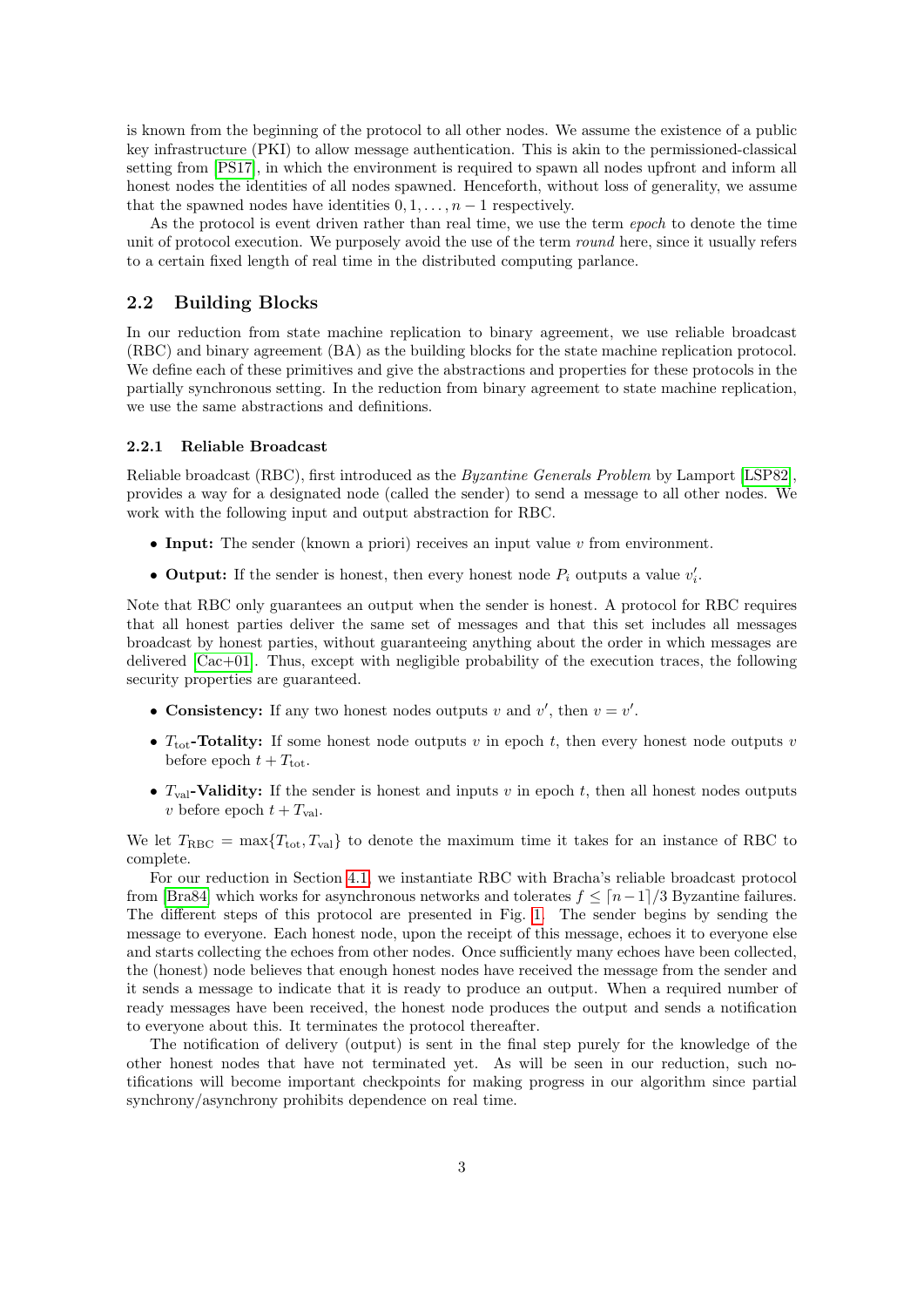The sender  $P_s$  sends the message (send, v) to everyone. Each honest player does the following:

- Upon receiving (send, v) from  $P_s$ , send (echo, v) to everyone.
- Upon receiving  $2f+1$  messages (echo, v) and not having sent (ready, v), send (ready, v) to everyone.
- Upon receiving  $f+1$  messages (ready, v) and not having sent (ready, v), send (ready, v) to everyone.
- <span id="page-3-0"></span>• Upon receiving  $2f + 1$  messages (ready, v), send (deliver, v) to everyone, output v and terminate.

Figure 1: Bracha's Reliable Broadcast Protocol [\[Bra84\]](#page-10-0)

#### 2.2.2 Binary Agreement

The standard notion of Byzantine agreement seeks a binary decision value derived off the inputs of its participating nodes. Such protocols, referred to as Binary agreement protocols (BA), often form fundamental building blocks for more involved distributed algorithms. The binary agreement protocols have the following input and output abstraction:

- Input: Every node  $P_i$  receives an input bit  $b_i$  from environment.
- Output: Every honest node  $P_i$  outputs a bit  $b'_i$ .

Except with negligible probability over the execution traces, a binary agreement protocol satisfies the following properties. As is usual with

- Agreement: If any honest node outputs the bit  $b$ . then every honest node outputs  $b$ .
- $T_{BA}$ -Termination: If all honest nodes receive input in round T, then every honest node outputs a bit before round  $T + T_{BA}$ .
- Validity: If any honest node outputs  $b$ , then at least one honest node receives  $b$  as input.

We instantiate this algorithm with the randomized binary byzantine agreement protocol given by Toueg in [\[Tou84\]](#page-11-9). Although they assume a trusted dealer who distributed a common random bit to all the players as required, such a functionality can be realized using private coins as well [\[CGR11\]](#page-11-10). Thus, we assume that each player  $P_i$  has a private coin coin<sub>i</sub> which produces a random binary output each time it is called.

### 2.3 State Machine Replication

State machine replication (SMR) (for Byzantine faults), also referred to as atomic broadcast or total order, was first introduced by Lamport in [\[Lam84\]](#page-11-11) and abstracted as a general protocol for fault tolerance and decentralized control by Schneider in [\[Sch90\]](#page-11-3). In a state machine replication protocol, a set of nodes seek to continuously agree on an ever-growing linearly ordered log over time. The input and output abstraction for such protocols is defined as following:

- Input: Every node keeps receiving transactions tx from the environment.
- Output: Every honest node  $P_i$  outputs a sequence of batchs of transactions as the log  $log_i^{\ell}$ at the end of every epoch  $\ell$ .

In every epoch, an honest and online node receives as input a set of transactions txs from the environment at the beginning of the epoch and outputs a log collected thus far to the environment at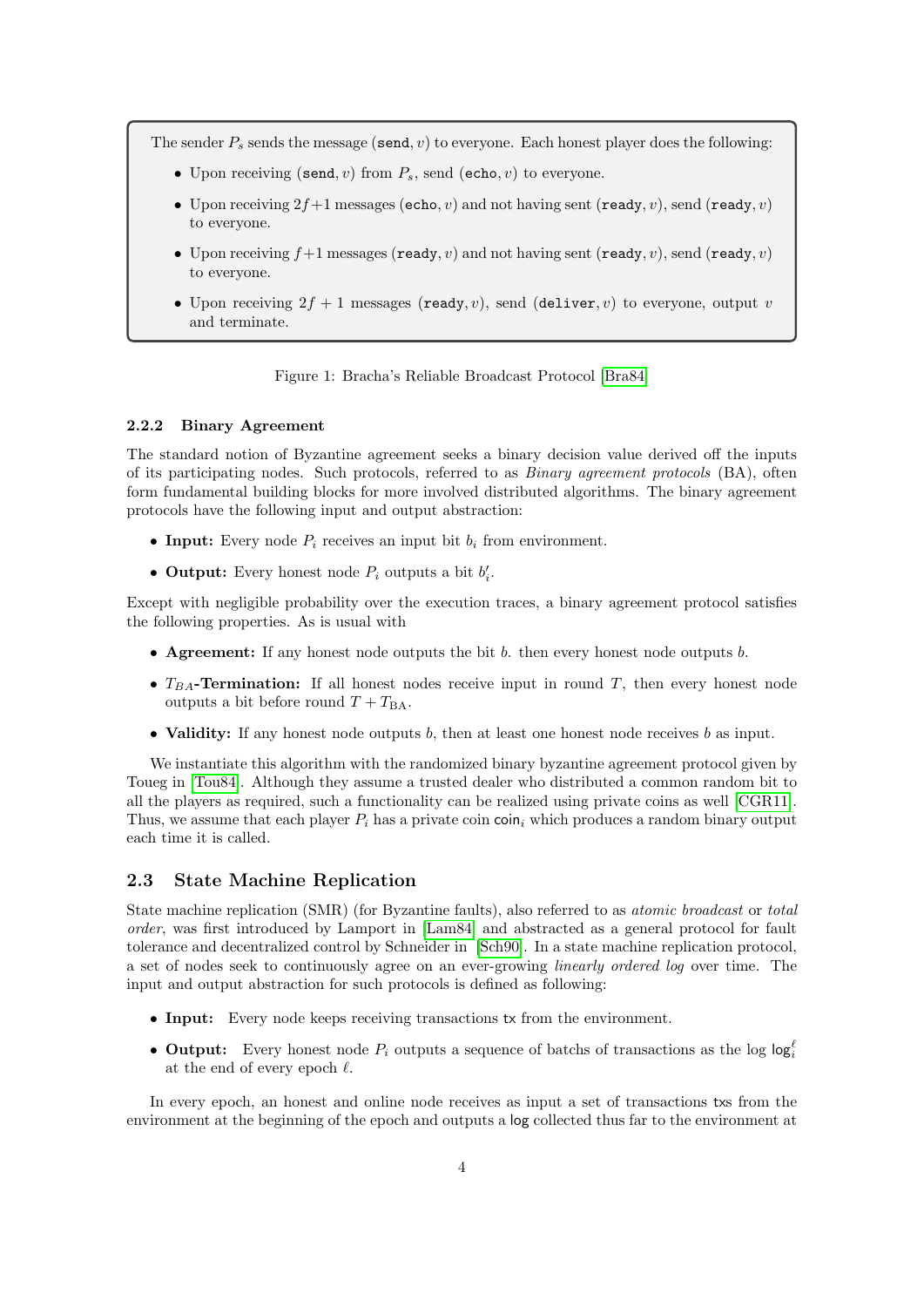Each honest player  $P_i$  with input  $b_i$  does the following:

- $\bullet r \leftarrow 0$ while not decided, do:
	- Send the message (ready,  $r, v_i$ ) to everyone.
	- Upon, receiving (ready, r, v<sup>j</sup> ) messages from n−f players, let Π ← set of received  $(\text{ready}, r, v_i)$  messages.
	- Let  $v \leftarrow$  majority value in  $\Pi$ .
	- Using reliable broadcast, send the message  $(\text{commit}, r, v_i, \Pi)$  to everyone.
	- Upon receiving  $(n f)$  messages (deliver, (commit,  $r, v_j, \Pi$ )) from the reliable broadcast, set  $m \leftarrow$  value v' that is contained most often among the these messages,  $c \leftarrow$  the number of messages that contain value m and  $r \leftarrow \text{coin}_i$ .
	- If  $c = n f$ , then update  $v \leftarrow m$ , else  $v \leftarrow r$ .
	- If  $c > t + 1$  and  $m = r$ , then send the message (decide, v) to everyone. Output v and terminate. Else,  $r \leftarrow r + 1$ .
- Upon receiving  $f + 1$  messages (decide, v) and not having sent (decide, v) so far, send the message (decide,  $v$ ) to everyone. Output  $v$  and terminate.



the end of the round. Except with negligible probability over the execution traces, SMR ensures both consistency (all honest nodes' logs agree with each other although some nodes may progress faster than others) and liveness property (transactions received by honest nodes as input get confirmed in all honest nodes' logs quickly). We formally define these properties below. The notation  $\prec$  here denotes the "is a prefix of" relation.

### • Consistency:

- (Common Prefix) For all node; which is honest by the end of epoch r, and for all node node<sub>j</sub> which is honest by the end of epoch t, either  $log_i^r \preceq log_j^t$  or  $log_j^t \preceq log_i^r$ .
- (Future Self-Consistency) For each node<sub>i</sub> which is honest by the end of epoch r and t where  $r \leq t$ , we have  $\log_i^r \leq \log_i^t$ .
- $T_{\text{conf}}$ -Liveness: If node<sub>j</sub> that is honest in epoch r receives some set of transactions tx in epoch r, or if  $tx \text{ }\subset \text{log}^r_j$ , then for all  $P_i$  which is honest in epoch  $t \geq r + T_{\text{conf}}$ , it must be the case that  $\textsf{tx} \subset \textsf{log}^t_i$ .

### 2.4 Reduction in Synchronous Network

We first present a simple reduction from SMR to BA in the synchronous setting. Here, the problem of realizing State Machine Replication based on one-time consensus protocol is easier. As we have the concept of round, we can use Byzantine Agreement only without using Reliable Broadcast since the latter does not guarantee termination when the sender is corrupt. There will, thus, be no need for a reliable broadcast protocol. The reduction we present here is presented in detail (in the context of blockchain) in the paper by Pass and Shi [\[PS17\]](#page-11-6). We assume a shared public key infrastructure among all players. We instantiate the byzantine agreement protocol by the multi-valued version of the classic Dolev-Strong binary agreement protocol [\[DS83\]](#page-11-12) for this reduction. In this setting, we call the time for executing one instance of Dolev-Strong protocol an epoch. For each epoch  $\ell$ , the protocol runs as following: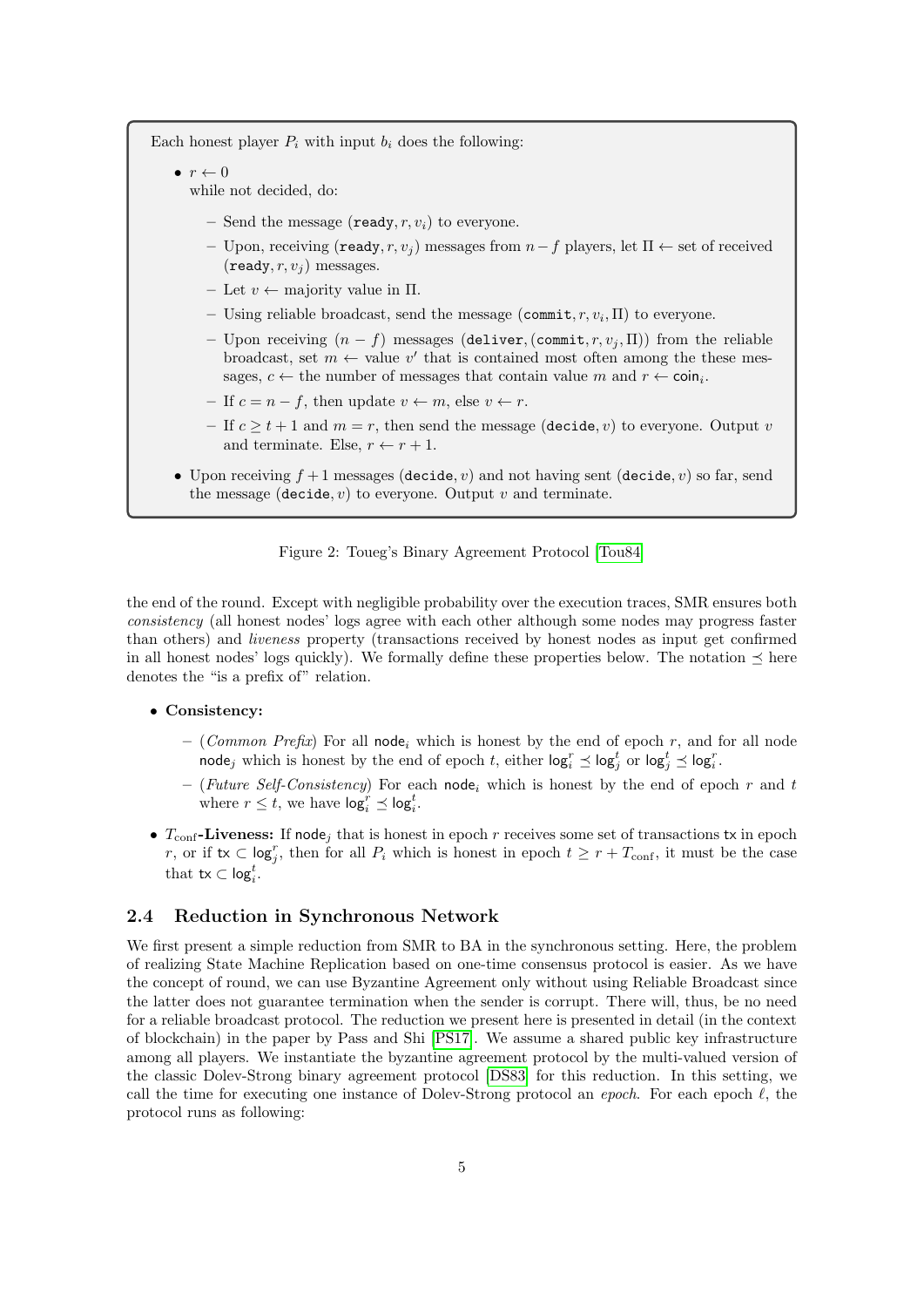- The *n* players initiate *n* instances of the Dolev-Strong protocol,  $DS_j^{\ell}$  for  $j \in \{1, ..., n\}$ , simultaneously.  $P_i$  acts as the sender of the *i*-th instance  $DS_i^{\ell}$  with the input received from the environment.
- Every player  $P_i$  collects its outputs of all  $DS_j^{\ell}$  into batch<sup> $\ell$ </sup> and updates  $\log_i^{\ell} = \log_i^{\ell-1} \cup$  batch $i$ .

The consistency and liveness property of this reduction trivially follows from the security properties of the Dolev-Strong protocol. We omit details of the proof here, however we note the the reduction above makes use of multiple instances of the multi-valued agreement protocol (DS), which requires each instance to be spawned with a unique session identifier for secure protocol composition. We do not include the identifiers in the protocol above for sake of clarity, but the detailed reduction is available in Section 2.4.2 of [\[PS17\]](#page-11-6). The paper also shows that assuming a secure signature scheme, this reduction preserves the properties of state machine replication.

# 3 Related Work

The concept of partial synchrony was introduced in 1988 by Dwork, Lynch and Stockmeyer in their seminar paper [\[DLS88\]](#page-11-2) for consensus without any knowledge of the bound on the message delay over the network. The paper also presents tight lower bounds and optimal algorithms for consensus in this model as well as for the alternate definitions of partial synchrony, which were proved to be essentially equivalent. Unlike asynchrony, approximate notions of time can be achieved in this model and hence, it forms a strictly stronger assumption. Moreover, algorithms that parametrize themselves with the network delay and thus assume synchrony can fail to work under partial synchrony if the assumed bound on the message delay is conservative. This renders partial synchrony strictly weaker than the synchronous communication model.

Shifting gears from the network communication model, a core distributed protocol used in numerous practical and pedagogical applications is state machine replication, which was first studied in detail by Schneider in 1990 [\[Sch90\]](#page-11-3). Also known as total order or atomic broadcast [\[Cri+95\]](#page-11-13), this protocol is used to make a set of participating nodes agree on an ever growing linearly-ordered log that satisfies consistency and liveness under appropriately defined settings. For more than a decade, companies like Google and Facebook have deployed Paxos-style protocols [\[Bur06;](#page-10-1) [JRS11;](#page-11-14) [Lam06\]](#page-11-15) to replicate a significant part of their computing infrastructure. With the advent of cryptocurrencies, large scale deployment of state machine replication is in high demand, which causes a clear distinction in the *classical* approach to state machine replication with the modern *blockchain-style* approach [\[PS17\]](#page-11-6). While the former uses celebrated protocols like PBFT [\[CL+99\]](#page-11-4) and Byzantine-Paxos [\[Lam06\]](#page-11-15), it often suffers from poor implementation, maintenance and reconfiguration for large scale settings as a result of their notoriously complicated descriptions. As a contrast, the modern setting for blockchain-style state machine replication, represented by Nakamoto's original blockchain [\[Nak08\]](#page-11-16), are relatively simple and tolerate minority corruptions as opposed to the supermajority of honest nodes required by the classical protocols.

Variants of atomic broadcast were subsequently proposed to realize the protocol under different practical requirements. In the early years of the millenium, two papers [\[KS05;](#page-11-17) [RC05\]](#page-11-18) studied atomic broadcast from the perspective of reducing communication cost by optimistically running a broadcast protocol under normal network conditions and switching to a slower mode when under attack. The novelty of the works lie in consistency and liveness preserving recovery from the slow mode while preserving the average or amortized cost of communication.

While only recently the paper by Pass and Shi [\[PS17\]](#page-11-6) provides a clean reduction of state machine replication from byzantine agreement in the synchronous setting, from the very early years of this century, Cachin et al. provide an excellent survey of reductions of the different broadcast protocols in purely asynchronous environment using cryptographic primitives [\[Cac+01\]](#page-11-8). Their paper also provides the first randomized atomic broadcast protocol based on a novel efficient multivalued asynchronous Byzantine agreement primitive with an external validity condition. In the spirit of such a reduction, follow up works like those of connecting Paxos to generalized consensus by Lamport [\[Lam05\]](#page-11-19) and optimizing the latency of realizing state machine replication through the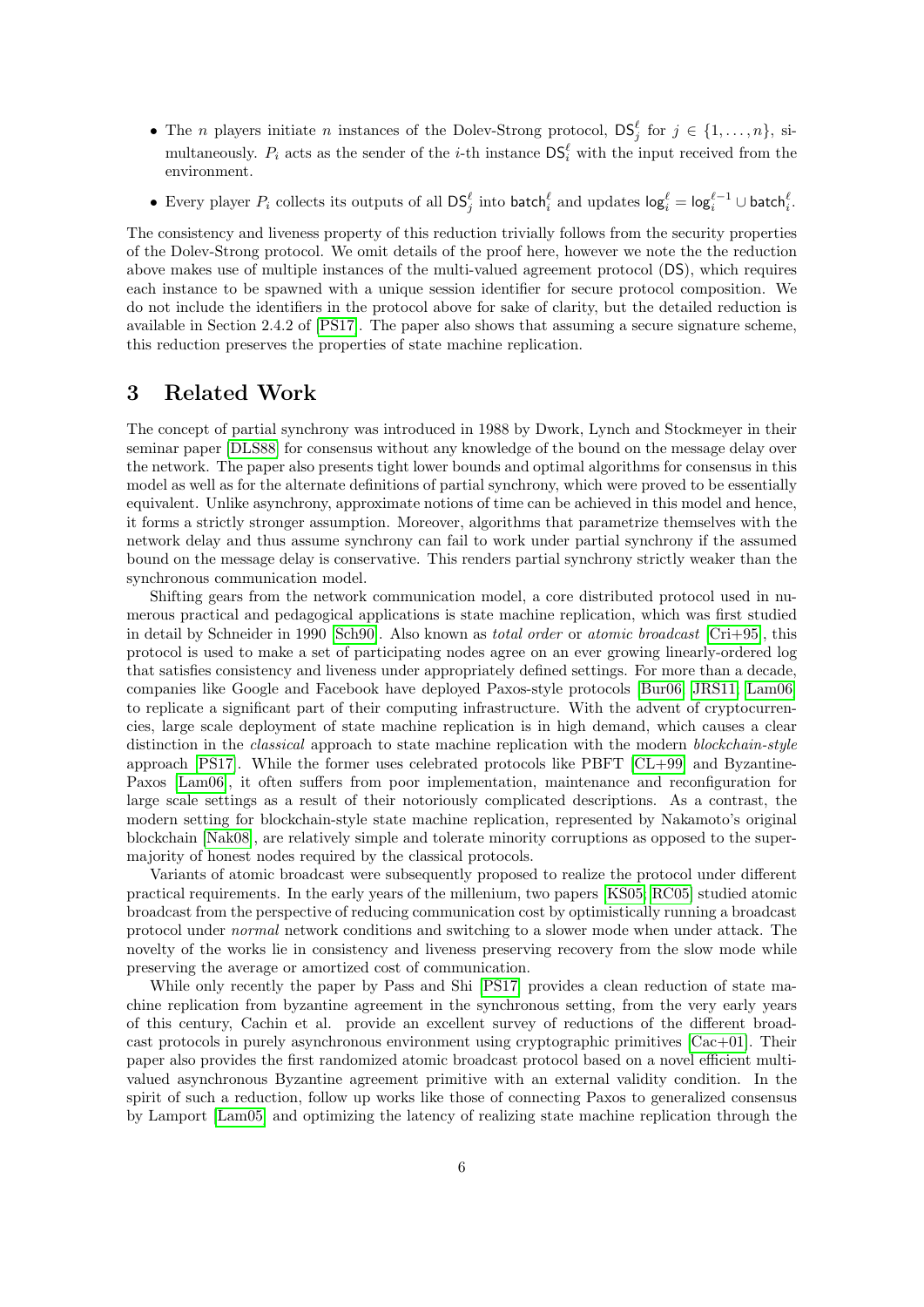agreement primitive [\[SB12\]](#page-11-20) were proposed. Further optimizations were made by Miller et al. in their paper [\[Mil+16\]](#page-11-5) which provides a clean modular realization of atomic broadcast using the asynchronous common subset primitive realized off a simple binary agreement protocol. Being closest to our work, this paper tries to address an attack on partially synchronous protocols by exploiting their sensitivity on bounded network delay and provides a cryptographically-aided reduction in the purely asynchronous setting. The follow up work by Malkhi et al. [\[AM+17\]](#page-10-2) discusses this reduction in the blockchain setting.

Although most of the reductions discussed above along with the numerous other attempts (that we omit mentioning for the lack of space) work in the strictly weaker communication model of asynchrony that will also extend to the partially synchronous setting, we seek to work with the minimal requirements for such a reduction or equivalence to hold in the stronger model and ask ourselves if liveness guarantees that are better than eventual deliveries (like in the asynchronous model) can be provided with a simple protocol. We note that our reduction is not entirely novel in its problem statement, however, its simplicity and lack of distracting optimizations are helpful from a pedagogical standpoint, which is quintessential in understanding the foundations of consensus in this setting.

# 4 Reduction in in Partially Synchronous Network

### <span id="page-6-0"></span>4.1 From State Machine Replication to Binary Agreement

As shown in Section [4.3,](#page-10-3) there exists a reduction from reliable broadcast to binary agreement. So in this section, we give a reduction from state machine replication to binary agreement by describing a SMR algorithm built with binary agreement protocol BA and reliable broadcast protocol RBC with n nodes, f of which are corrupted. The building blocks are used as black box.

Assumptions. Except with the assumptions made by the specific RBC and BA protocol used, the following reduction assumes that  $n > 2f$ . However, as proven in [\[DLS88\]](#page-11-2), BA in partially synchronous setting with Byzantine faults requires  $n > 3f$ . So we are going to use the assumption  $n > 3f$  rather than honest majority. The reduction works in permissioned model, in which the participants are determined at the beginning of execution, with both static and dynamic corruption with  $n - f$  ever-honest nodes.

High level idea. Using BA, which is assured to terminate, to determine whether the output of the corresponding RBC instance should be (waited for and) collected into the final log or not.

The reduction is given in Figure [4.](#page-8-0) In this reduction, each node  $P_i$  participates in n RBC protocols and n BA protocols in each epoch  $\ell$ , and maintains three local sets:

- finished<sup> $\ell$ </sup>: contains all indices of RBC protocols that  $P_i$  has already output in.
- collect<sup> $\ell$ </sup>: contains all indices of RBC protocols, the output of which need to be collected into the batch $_i^\ell$ .
- batch<sup> $\ell$ </sup>: contains all transactions that will be finally included in the log.

**Proof** In the proofs in this section, we only consider the execution paths that all of the properties of RBC and BA protocols hold. The cases where some of the properties do not hold only happens with negligible probability, we can just take union bound and the probability is still negligible.

Here we give the proof for consistency and liveness properties of this protocol in static corruption setting.

**Theorem 4.1** (Common Prefix). Except with negligible probability, for any two honest nodes  $P_i$ and  $P_j$  and any epoch  $\ell$ ,  $\log_i^{\ell} = \log_j^{\ell}$ .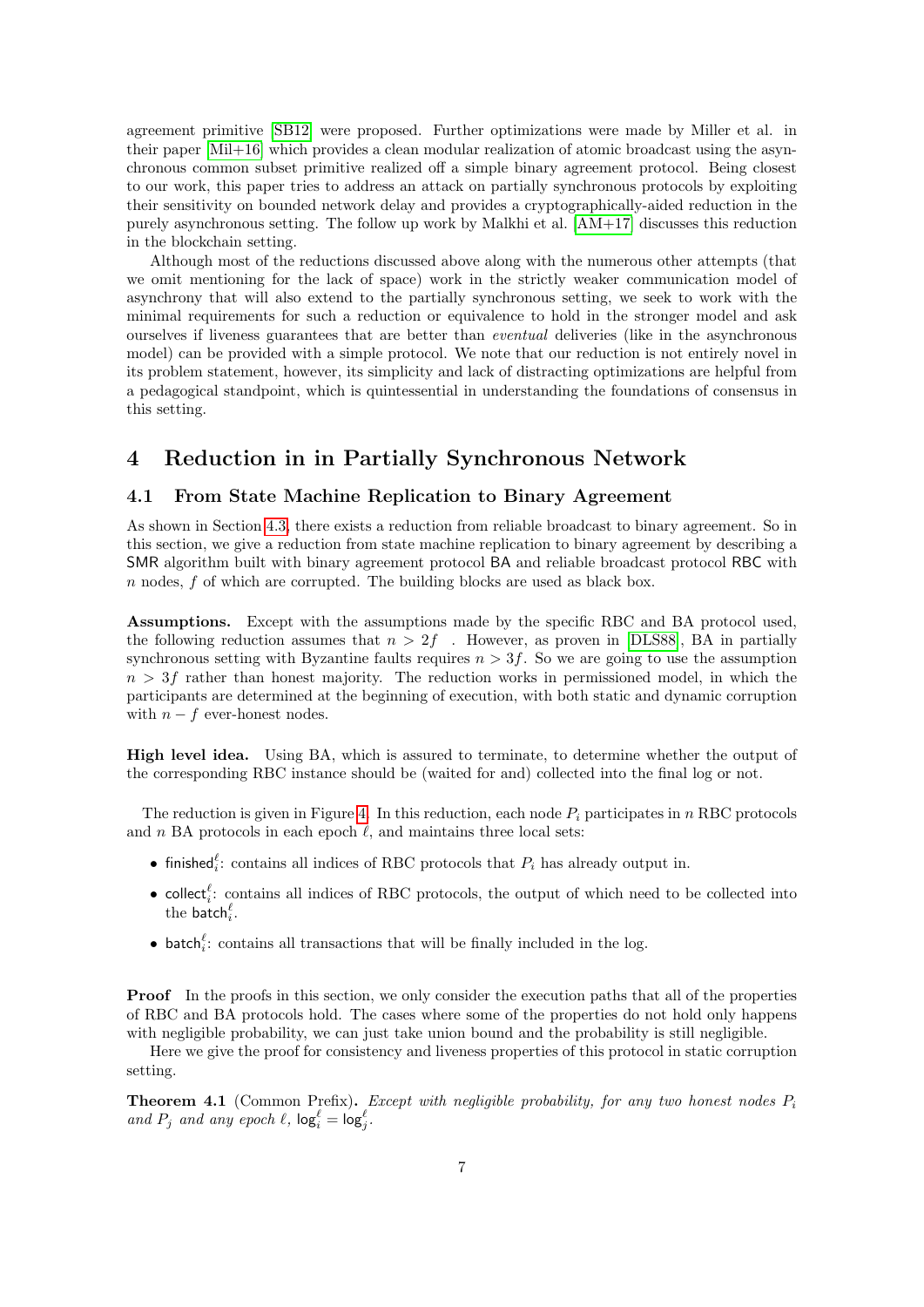

Figure 3: Example of the reduction for four nodes  $P1 - P4$  of which node  $P4$  is corrupt (and hence, its state is not shown). The blue bars indicate an ongoing instance of RBC, the yellow bars indicate theinstance of BA and the pink boxes indicate the ongoing epoch.

*Proof.* Here we show that, there is no transaction tx which is included in  $\log_{i_0}^{\ell}$  and not included in  $log_{i_1}^{\ell}$  for and two honest nodes  $P_{i_0}$  and  $P_{i_1}$ .

For the sake of contradiction, assume that there is a transaction tx included in  $log_{i_0}^{\ell}$  and not included in  $\textsf{log}^\ell_{i_1}$ . Then there must be a tuple  $(\textsf{tx}, j, \ell') \in \textsf{batch}^{\ell''}_{i_0}$  $\ell''_{i_0}$  for some  $\ell'' \leq \ell$ , which means this tuple must be included in  $\mathsf{output}_{i_0,j'}^{\ell''}$  for some  $j' \in \mathsf{collect}_{i_0}^{\ell''}$  $\frac{\ell^{\prime\prime}}{i_0}$ . And  $(\textsf{tx},j,\ell^{\prime})\notin \textsf{batch}_{i_1}^{l^{\prime\prime}}$  $\frac{i}{i_1}$ .

There are following two cases:

- Case I:  $(j' \notin \text{collect}_{i_1}^{\ell''})$  $\ell''_{i_1}$ ): This implies that  $b_{i_0,j'}^{\ell''}=1$  and  $b_{i_1,j'}^{\ell''}=0$ . However, according to the definition of binary agreement protocol, for the instance  $\mathsf{BA}_{j}^{\ell''}$  $\int_{j'}^{\ell}$ , honest nodes  $P_{i_0}$  and  $P_{i_1}$ should output the same bit value. So there is contradiction.
- Case II  $(j' \in \text{collect}_{i_1}^{l''})$  $\mathbf{u}''_{i_1}$  and  $(\mathsf{tx}, j, l') \notin \mathsf{output}_{i_1,j'}^{\ell''}$ : According to the definiton of reliable broadcast protocol, for the instance RBC $_{i'}^{\ell''}$  $\ell''$ , if  $P_{i_0}$  outputs *output*<sup> $\ell''_{i_0,j'}$ </sup>, and  $P_{i_1}$  outputs  $output_{i_1,j'}^{\ell''}$ , then  $output_{i_0,j'}^{\ell''} = output_{i_1,j'}^{\ell''}$ . So there is contradiction.

 $\Box$ 

**Theorem 4.2** (Future Self-Consistency). Except with negligible probability, for any honest node  $P_i$ and any two epoch  $\ell_1 < \ell_2$ ,  $\log_i^{\ell_1}$  is the prefix of  $\log_i^{\ell_2}$ .

Proof. This theorem trivially follows the protocol description because there is no step in the protocol execution that modifies the existing log.  $\Box$ 

**Lemma 4.3** (Epoch Synchronization). If an honest node is in epoch  $\ell$ , then no honest node is in epoch  $\ell + 2$  or higher.

*Proof.* For the sake of contradiction, assume there is an honest node  $P_{i_0}$  in epoch  $\ell + 2$  when there is another honest node  $P_{i_1}$  in epoch  $\ell$  for some  $\ell$ . This assumption implies that  $P_{i_0}$  has output in all  $BA_{\ell+1,j}, j \in \{1, \ldots, n\}$  instances, otherwise it won't enter epoch  $\ell + 2$ . At the same time,  $P_{i_1}$  has not input in all  $BA_{\ell+1,j}$  ,  $j \in \{1, \ldots, n\}$  instances because it is still in epoch  $\ell$ . However, according to the definition of binary agreement protocol,  $P_{i_0}$  in  $\mathsf{BA}_{\ell+1,j}$ ,  $j \in \{1, \ldots, n\}$  won't output anything if  $P_{i_1}$  has not participated in yet. So there is contradiction.  $\Box$ 

<span id="page-7-0"></span>**Lemma 4.4** (Epoch Progress). Except with negligible probability, if an honest node  $P_i$  changes its current epoch to  $\ell$  in round T, then  $P_i$  will output  $\log_i^{\ell}$  and change its epoch number to  $\ell + 1$  before round  $T + \max\{T_{RBC}, T_{BA}\} + T_{RBC} + T_{BA}$ .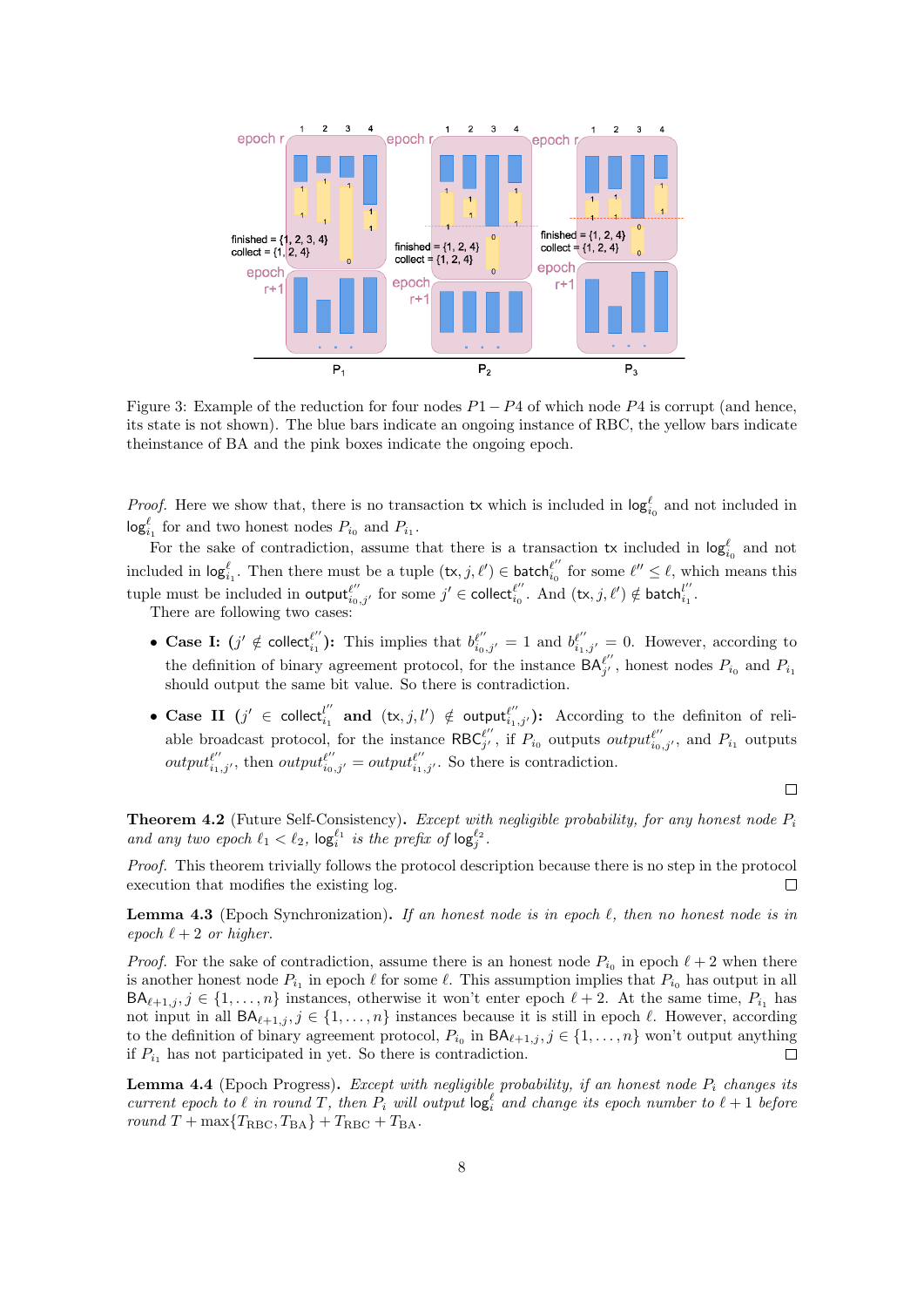The protocol starts with  $\ell = 0$  and all  $v_{0,i} = \emptyset$ . For epoch  $\ell$ , the node  $P_i$  in SMR runs as following.

- At the beginning of epoch  $\ell$ , batch $\ell_i \leftarrow \emptyset$ , finished $\ell_i \leftarrow \emptyset$ , collect $\ell_i \leftarrow \emptyset$ ,  $v_{\ell+1,i} \leftarrow \emptyset$ . and participate in RBC<sub> $\ell, i$ </sub> as sender with input value  $v_{\ell,i} \setminus \log_i^{\ell-1}$ .
- On receiving input transaction tx from the environment, set  $v_{\ell+1,i} \leftarrow v_{\ell+1,i} \cup {\{\mathsf{tx}\}}$  and gossip it to other nodes.
- On receiving tx from other nodes, set  $v_{\ell+1,i} \leftarrow v_{\ell+1,i} \cup \{tx\}.$
- On outputting value output ${}_{i,j}^{\ell}$  in RBC<sub> $\ell, j$ </sub> for  $j \in \{1, \ldots, n\}$ , participate in BA $_{\ell, j}$  with input bit  $b_{i,j}^\ell = 1,$  and set finished $\mathcal{C}_i^\ell \leftarrow \mathsf{finished}_i^\ell \cup \{j\}.$
- On outputting 1 in  $BA_{\ell,j}$  for  $j \in \{1, ..., n\}$ , update collect<sup> $\ell$ </sup>  $\leftarrow$  collect $\ell$ <sup> $\ell$ </sup>  $\cup$   $\{j\}$ .
- When  $|\text{collect}_i^{\ell}| \ge n f$ , participate in all instances  $\mathsf{BA}_{\ell,j}$  for  $j \in \{1, \ldots, n\} \setminus \text{finite}_{i}$ with input bit  $b_{i,j}^{\ell} = 0$ .
- After outputting in all  $BA_{\ell,j}$  for  $j \in \{1, \ldots, n\}$ :
	- 1. Wait for all  $RBC_{\ell,j}$  for  $j \in \text{collect}_i^{\ell}$  to terminate.
	- $2.$   $\mathsf{batch}_\ell \leftarrow \cup_{j \in \mathsf{collect}^\ell_i} \mathsf{output}^\ell_{i,j}$
	- $3. \ \log_i^\ell \leftarrow \log_i^{\ell-1} ||\ \mathsf{batch}^\ell_i$
	- 4. Enter epoch  $\ell + 1$ .

#### Figure 4: Reduction from SMR to BA and RBC

<span id="page-8-0"></span>*Proof.* As described in the protocol,  $P_i$  will change its epoch number to  $\ell + 1$  when all of the  $\mathsf{BA}_{\ell,i}$ instances terminates and all  $RBC_{\ell,j}$  for  $j \in \text{collect}_{i}^{\ell}$  terminates. In the worst case, the corrupt nodes does not send anything, and the waiting time is maximized.

As  $P_i$  is already in epoch  $\ell$ ,  $P_i$  should have collected outputs of all  $BA_{\ell-1,j}$ ,  $j \in \{1, \ldots, n\}$ , which implies that every nodes has already input to all  $BA_{\ell-1,j}$  instances. According to the termination property of binary agreement protocol, all nodes will output in all  $BA_{\ell-1,j}$  instances before round  $T + T_{BA}.$ 

Let's consider the "slowest" node  $P_{i'}$  in epoch  $\ell - 1$ , which is the last one enters epoch  $\ell$ . For the worst case, it wait for  $T_{BA}$  rounds to collect outputs of all  $BA_{\ell-1,j}$  instances, and it may still need to wait for some  $RBC_{\ell-1,j'}$  after  $BA_{\ell-1,j'}$  outputs 1. So the maximum time it takes for  $P_{i'}$  to enter epoch  $\ell$  is max $\{T_{BA}, T_{RBC}\}$ . Then  $P_{i'}$  will input to  $RBC_{\ell,i'}$ . It takes at most  $T_{RBC} + T_{BA}$  rounds for  $P_i$  to finish instance  $RBC_{\ell,i'}$  and  $BA_{\ell,i'}$ .  $P_i$  will output in all other instances before this time point. So  $P_i$  will enter epoch  $\ell + 1$  before round  $T + \max\{T_{\text{RBC}}, T_{\text{BA}}\} + T_{\text{RBC}} + T_{\text{BA}}$ .

 $\Box$ 

As described in the protocol, if a transaction tx is input to some honest node  $P_i$  in round  $T, P_i$ will broadcast tx to all other nodes by gossiping network. So at round  $T + \Delta$ , tx will be known by all honest nodes, and is ensured to be included in the batch<sup>?</sup> for the next epoch. Therefore, Lemma [4.4](#page-7-0) implies the liveness property of this state machine replication protocol.

**Theorem 4.5** (Liveness). Except with negligible probability, if  $P_i$  that is honest in round r receives some transaction tx in round r, then for all  $P_j$  which is honest in round  $t \geq r + \Delta +$  $2(\max\{T_{\text{RBC}}, T_{\text{BA}}\} + T_{\text{RBC}} + T_{\text{BA}})$  and its current epoch number  $\ell$  after round,  $\mathsf{tx} \in \log_{i}^{\ell}$ .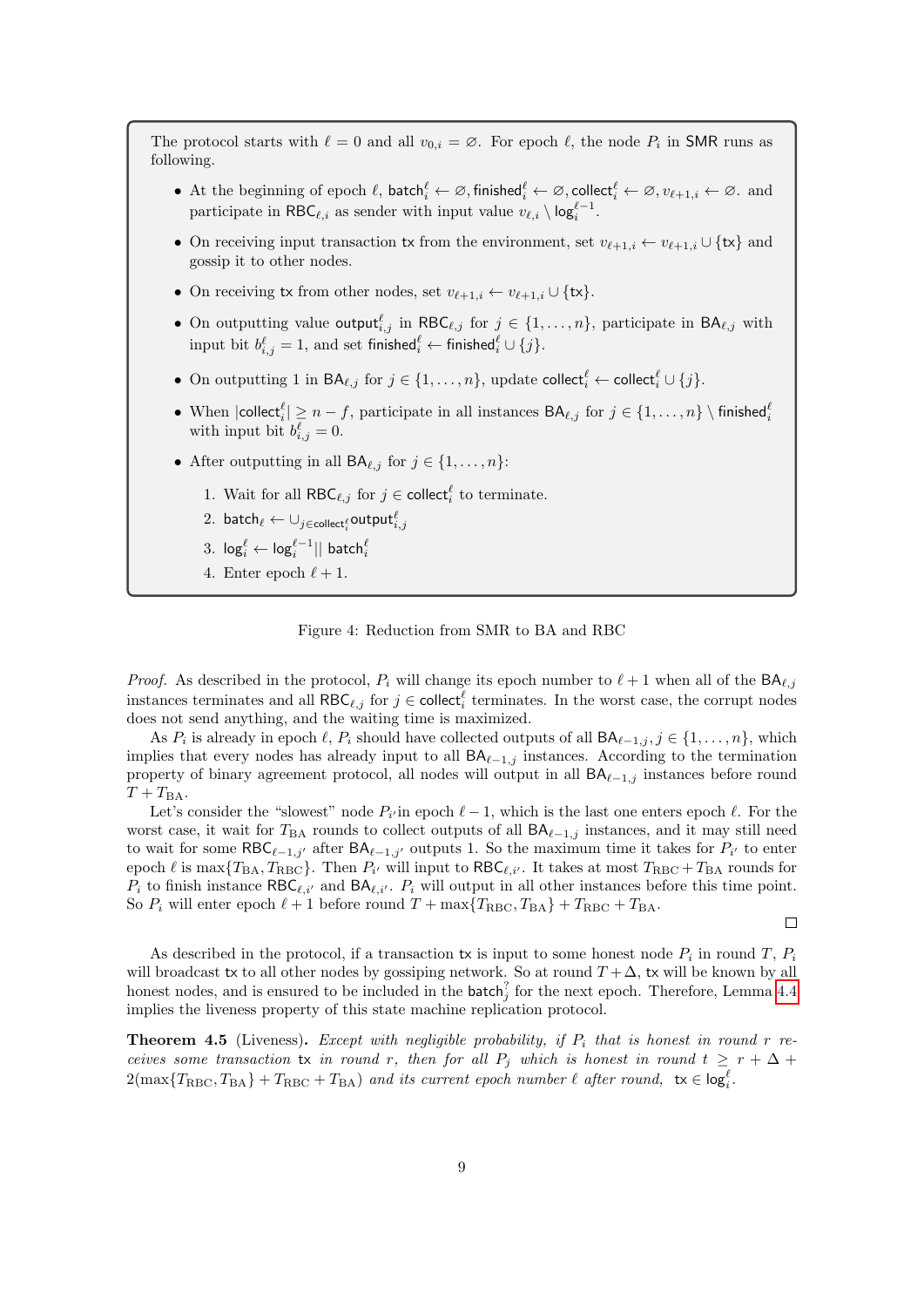#### 4.2 From Binary Agreement to State Machine Replication

Here we introduce a trivial way to implement binary agreement with SMR in hand. This reduction works in permissioned model with PKI in the presence of dynamic corruption, assuming  $n > 3f$ , and  $n - f$  nodes are ever-honest.

All nodes in BA starts an instance of SMR at beginning. Denote the output of  $P_i$  in SMR in (local) round  $\ell$  with  $\log_i^{\ell}$ . Let  $\mathsf{batch}_i^{\ell} := \log_i^{\ell} - \log_i^{\ell-1}$ . The node  $P_i$  in BA runs as following.

- On receiving input bit  $b_i$  from environment, participates in the SMR with input set  $\{\textsf{vote}(i, b_i)\}.$
- For index  $\ell$  from 1, on outputting the batch<sup> $\ell$ </sup>, collects all fresh votes vote $(j, b_j)$  into  $\mathsf{pool}_i$ . For convenience, denote  $\mathsf{pool}_i$  after collecting fresh votes from  $\mathsf{batch}_i^{\ell}$  with  $\mathsf{pool}_i^{\ell}$ . A vote vote $(j, b_i)$  is fresh if pool, does not contain any vote vote $(j, \cdot)$ .
- If for some  $l_i$   $|pool_i^{\ell-1}| < n f$  and  $|pool_i^{\ell}| \ge n f$ , then outputs the bit with more votes in  $\mathsf{pool}_i^{\ell}$ .

If there is a tie, output a pre-determined bit, like 0.

#### Figure 5: Reduction from BA to SMR

**Proof** In the proofs in this section, we only consider the execution paths that all of the properties of SMR protocols hold. The cases where some of the properties do not hold only happens with negligible probability, we can just take union bound and the probability is still negligible.

Here we give the proof for the three properties of this protocol in static corruption setting.

Theorem 4.6 (Agreement). Except with negligible probability, if any honest node outputs the bit b, then every honest node outputs b.

*Proof.* For the sake of contradiction, assume that there are two honest nodes,  $P_{i0}$  outputting 0 and  $P_{i_1}$  outputting 1. Then for the epoch  $l_0$  in which  $P_{i_0}$  makes decision, the majority of votes in pool $l_{i_0}^{\ell_0}$ are for bit 0, and for the epoch  $l_1$  in which  $P_{i_1}$  makes decision, the majority of votes in  $\text{pool}^{\ell_1}_{i_1}$  are for bit 1.

There are two cases:

- $\ell_0 \neq \ell_1$ . This implies that  $|\text{pool}^{\ell_0}_{i_0}| \neq |\text{pool}^{\ell_1}_{i_1}|$  or  $|\text{pool}^{\ell_0-1}_{i_0}| \neq |\text{pool}^{\ell_1-1}|$ . However, according to the common prefix property of SMR protocol,  $|\text{pool}_{i_0}^{\ell_0}| = |\text{pool}_{i_1}^{\ell_1}|$  and  $|\text{pool}_{i_0}^{\ell_0-1}| = |\text{pool}_{i_1}^{\ell_1-1}|$ . Here is the contradiction.
- $\ell_0 = \ell_1 = \ell$ , but numbers of votes for 0 are for 1 are different in  $\text{pool}^{\ell}_{i_0}$  and  $\text{pool}^{\ell}_{i_1}$ . However, according to the common prefix property of SMR protocol, For the two honest nodes  $P_{i_0}$  and  $P_{i_1}$ , pool<sub> $i_0$ </sub> = pool<sub>i<sub>1</sub></sub> for any  $\ell$ . Then there is a contradiction.

 $\Box$ 

Theorem 4.7 (Termination). Except with negligible probability, If all honest nodes receive input in round T, then every honest node outputs a bit before round  $T + T_{\text{conf}}$ .

Proof. This is trivially guarenteed by the liveness property of SMR protocol. As each honest node will only input one vote to the SMR protocol, and at most one vote from each node will be accepted by honest node, according to the liveness property of SMR, all of the inputs of honest nodes will be included in the log before round  $T + T_{\text{conf}}$ . Therefore, all of honest nodes will have output before round  $T + T_{\text{conf}}$ .  $\Box$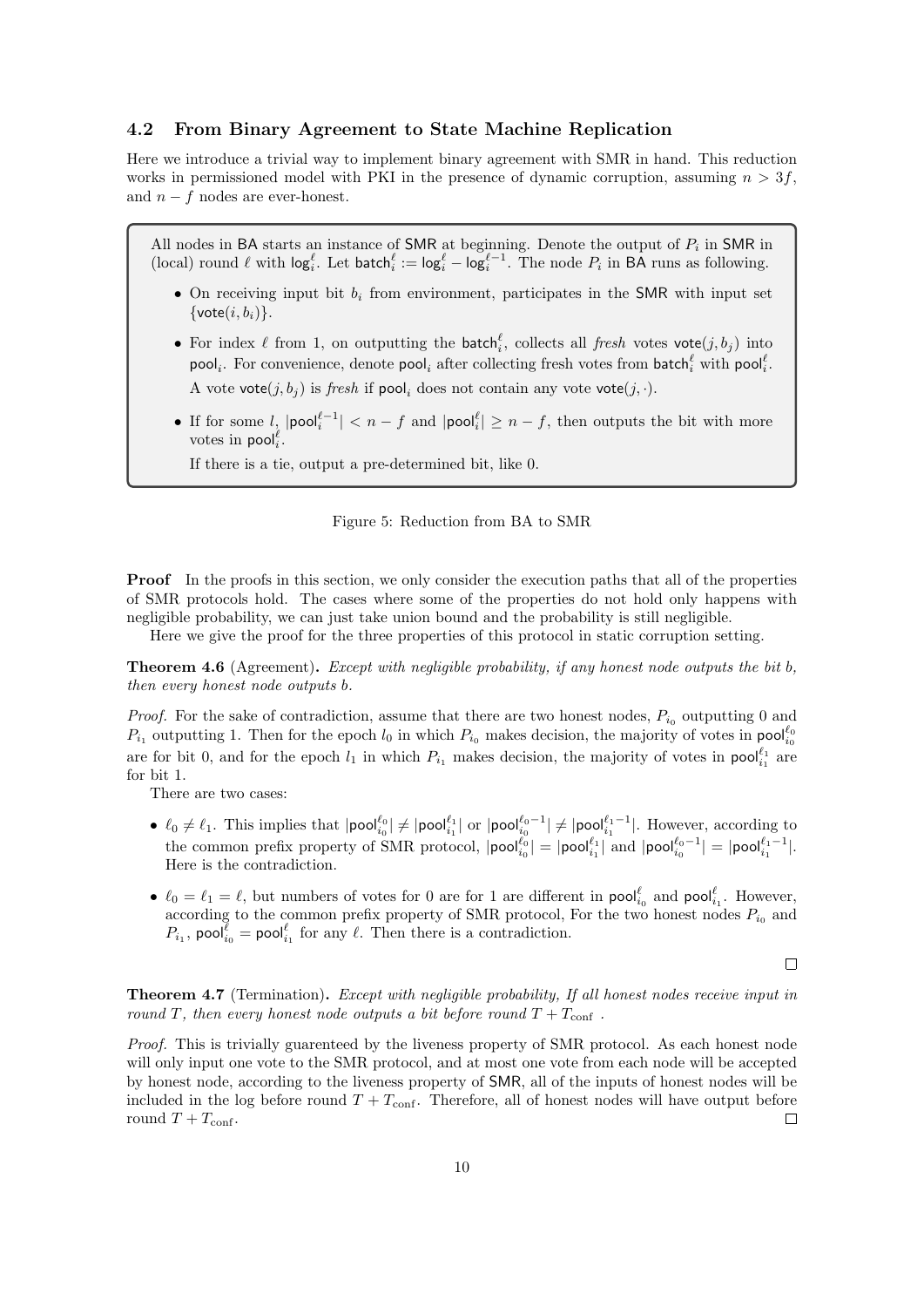Theorem 4.8 (Validity). Except with negligible probability, If any honest node outputs b, then at least one honest node receives b as input.

*Proof.* Assume for the sake of contradiction that some honest node  $P_i$  outputs b which is not the input of any honest node. Then we know that in  $P_i$ 's final pool<sub>b</sub>, the majority of votes vote for the bit b. As required in the protocol description,  $|\text{pool}_b^{\ell}| \ge n - f$ , which means the number of votes for bit b is larger than or equal to  $(n - f)/2$ , which is greater than f. Then the pool<sub>b</sub> contains at least one vote for b from an honest node. Then there is contradiction.  $\Box$ 

### <span id="page-10-3"></span>4.3 From Reliable Broadcast to Binary Agreement

In this reduction, we assume the existance of authenticated channel, and that the length of input value v is known a priori. If  $|v|$  is not pre-determined, the protocol can first have all node agree on  $|v|$ , then agree on the input value v. The reduction is presented in Figure [6.](#page-10-4) It also works in both static and dynamic corruption settings with  $n - f$  ever-honest nodes.

Denote the input value from environment to the sender with  $v$ .

- For  $k = 1$  to  $|v|$ , the sender diffuse  $v_k$ , the k-th bit of v, to every node, and all nodes run a binary agreement instance  $BA_k$  tagged with the index  $k$ .
- For index k from 1 to |v|, on outputting the bit  $b_i^k$ ,  $P_i$  concatenate  $b_i^k$  to the output value, i.e.  $\textsf{output}_i = \textsf{output}_i || b_i^k$ .

#### Figure 6: Reduction RBC to BA

<span id="page-10-4"></span>In this reduction, consistency is guaranteed by the agreement property of binary agreement. As defined in the property of RBC protocols, this reduction does not guarantee termination when the sender is corrupt. For example, if the corrupt sender skips some index  $k$ , then the execution of the protocol can be suspended. If the sender is honest, then the termination is guaranteed by the termination property, and validity is guaranteed by the validity property of binary agreement.

# 5 Conclusion and Future Work

In this report, we gave two-way reduction algorithms between state machine replication and binary agreement in the partially synchronous setting. The existence of reduction implies the equivalence between these two consensus protocols when we assume the existence of PKI.

In the next step, we want to figure out if there exists reduction from BA to SMR with assumption of authenticated channel rather than PKI. We also plan to find reduction algorithms that work in permissionless model.

# References

- <span id="page-10-2"></span>[AM+17] Ittai Abraham, Dahlia Malkhi, et al. "The Blockchain Consensus Layer and BFT". In: Bulletin of EATCS 3.123 (2017).
- <span id="page-10-0"></span>[Bra84] Gabriel Bracha. "An asynchronous [(n-1)/3]-resilient consensus protocol". In: Proceedings of the third annual ACM symposium on Principles of distributed computing. ACM. 1984, pp. 154–162.
- <span id="page-10-1"></span>[Bur06] Mike Burrows. "The Chubby lock service for loosely-coupled distributed systems". In: Proceedings of the 7th symposium on Operating systems design and implementation. USENIX Association. 2006, pp. 335–350.